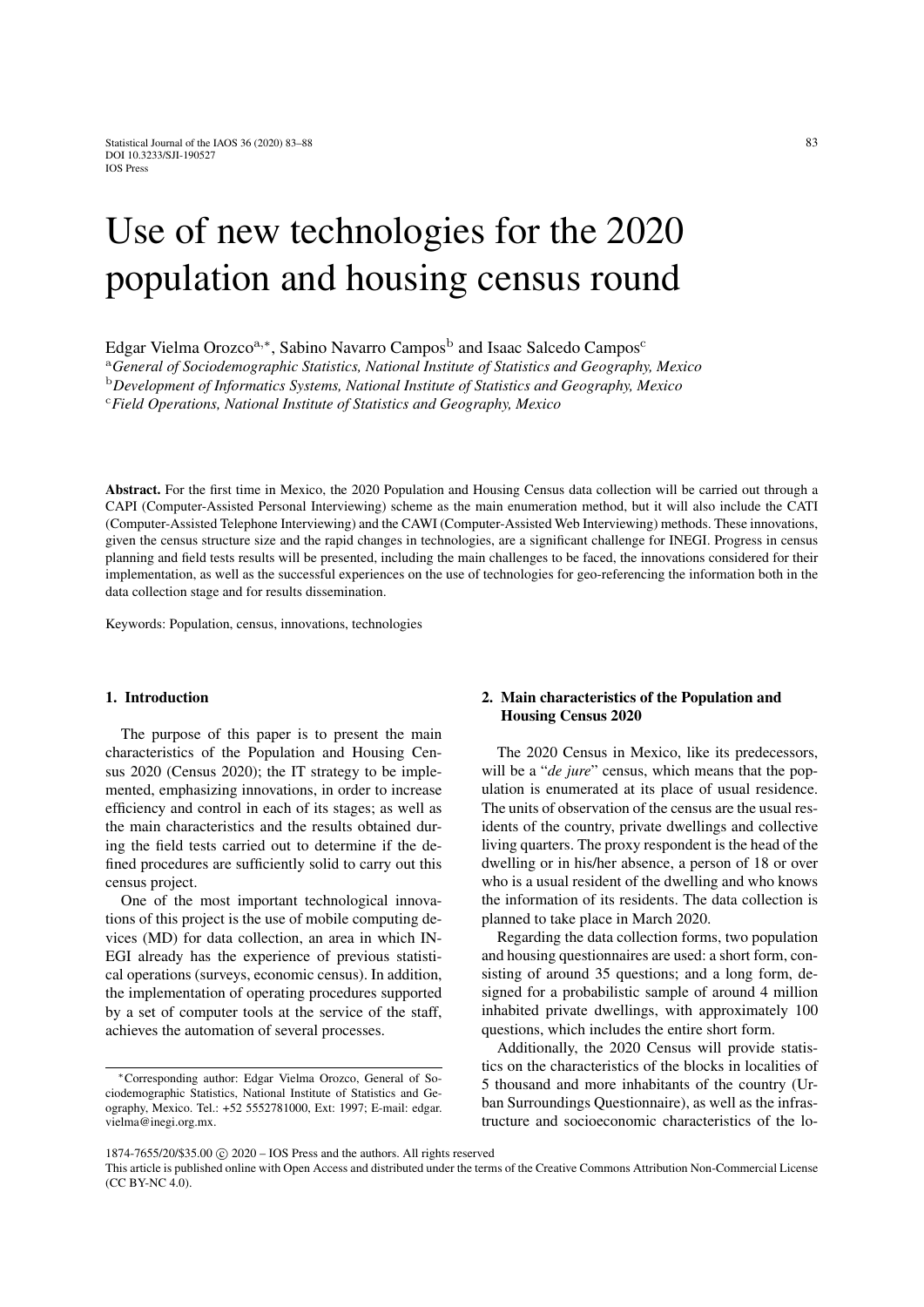calities with less than 5 thousand inhabitants (Locality Questionnaire). The Social Assistance Housing Census (CAAS, for its acronym in Spanish) is also planned, which collects the characteristics of the resident population and other users, the people who work in those institutions, the buildings and the services they provide.

In order to obtain a higher response rate, a multimodal approach will be implemented, with the main method being the personal interview assisted by a mobile device. Self-enumeration via the Internet or the telephone-assisted interview will be available upon request to the enumerator or in case of non-response after several visits of the interviewer. The use of printed questionnaires is considered only for places where the mobile device cannot be used.

### 3. Use of computer tools in the different stages of the Census 2020

In order to support the conceptual design tasks, two web applications were developed, the first one called "Public Consultation to Users of the 2020 Census", which aimed to facilitate the task of identifying users information needs, allowing them to expose systemically and simply the objectives and importance of their requirement. At the managerial level, it allowed to follow up on each of the requests. The second application is the "Conceptual Infrastructure of Census and Counts", which objective is to be a repository of the conceptual framework for population and housing censuses, allowing the recording and updating of conceptual and operational information on the variables that have been collected in the census questionnaires, as well as reviewing changes over time.

During the operational design, the procedures and technical schemes for the data collection activities are established, as well as the administrative, organizational, control and monitoring aspects. Since the 1990 Census, INEGI has been acquiring experience in the development of systems for these tasks and for the year 2020, it is proposed to use three of them:

1. The Delineation of Areas of Responsibility System, which makes it possible to distribute equal workloads to the field staff, automatically generating groups or segments of urban blocks or rural localities grouped by their number of dwellings and communication routes, among other factors, managing to generate areas of operational responsibility with an optimal collection order. Also, it allows staff to make manual adjustments to the delineation, applying their experience and knowledge in the field.

- 2. The Training System has the purpose of providing the operational personnel with the capacities and tools necessary for the execution of their functions, through automated learning modules that contain the teaching materials. This system allows giving remote advice, sending the learning activities and monitor progress in training.
- 3. The OPERA System, used in several stages of the information generation process, allows for timely follow-up of the progress in shaping the operational structure, systematizing the recruitment and selection of personnel, from the registration of applicants via the Internet until their hiring, and follow up the logistics of the operation by controlling the materials and resources necessary for field activities and management (vehicles, computers, questionnaires, brochures, among others).

The collection of information covers the set of activities to obtain the data from each unit of observation, based on the program and established work procedures, with an operational structure and controls that promote effectiveness of each of the actions. This implies the implementation of pre-designed schemes for data collection, such as the preparation and distribution of support materials (cartography, manuals, instructions and catalogs), the integration of human resources, communication and consultation, in the framework of a detailed program of activities, the setting of an organizational structure and controls that should be continuously monitored from the planning phase until the closure of the census.

The *Census Administrator* is the main application used on MD for data collection, in which the workload of each operative staff is visualized and managed, allowing reassigning them if necessary. It includes a Capture Module for the timely registration of each building (Buildings List), Urban Surroundings Questionnaire, Locality Questionnaire, short and long questionnaires for the inhabited private dwellings. In this application, local reports of progress and coverage can be obtained; it includes a supervision module in which a sample of areas for the revision of the classification of the dwellings and the inhabited condition is implemented. Through verification mechanisms, it is possible to validate the quality of the information recorded by the interviewer. It also has a Cartographic Module, which is used to record the cartographic updates at the block, town and road levels, allowing to digitize the polygons of new areas, cancel those that are no longer in the field and graphically represent changes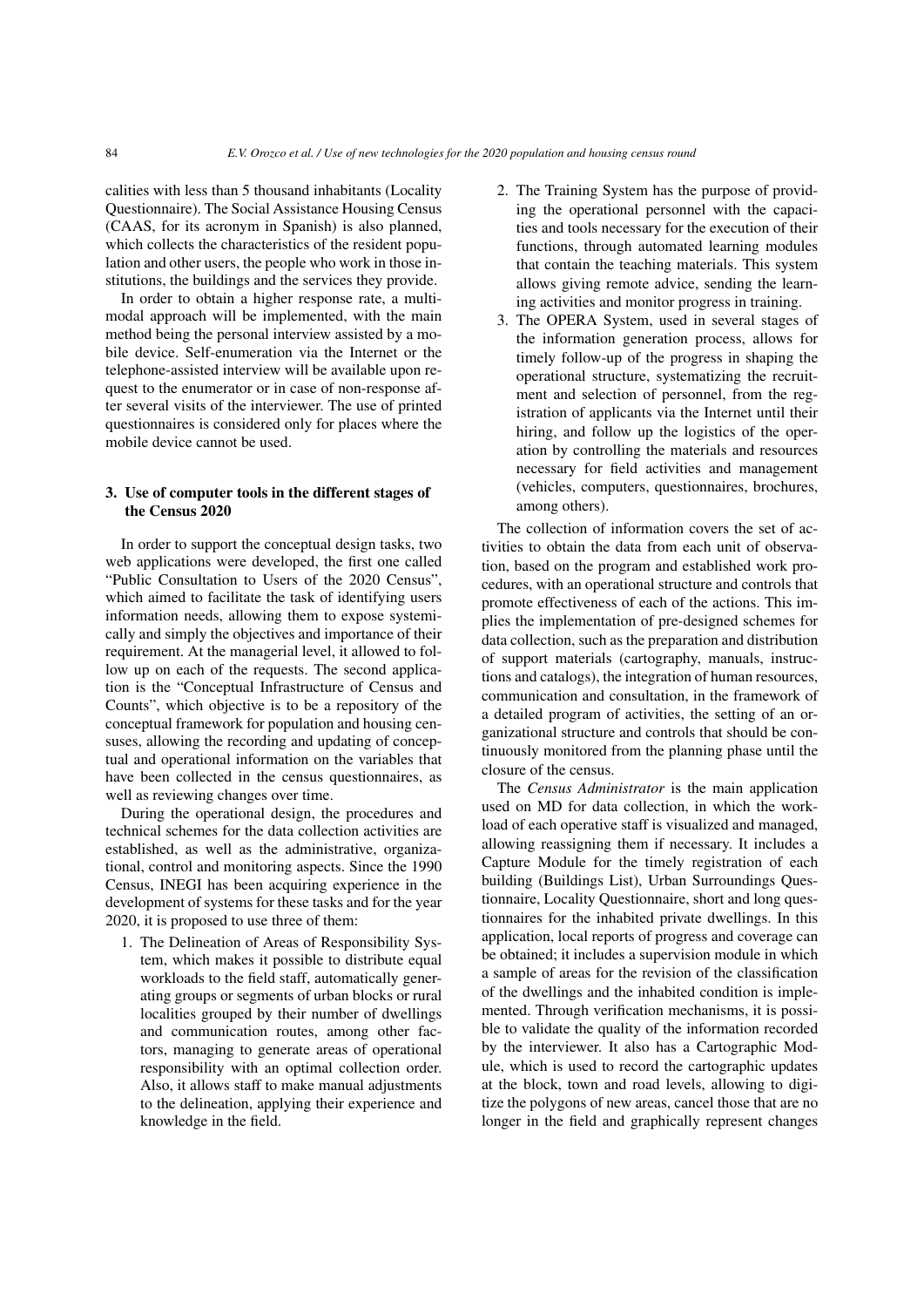such as fusions and divisions of areas, allowing an immediate update of the cartography. The user authentication process is achieved with a unique user and password assigned to each member of the field personnel. The collected information is sent to the central servers for timely availability of census information. Data is also stored encrypted on MD to ensure confidentiality. Questionnaires modules include basic validations and alerts in case of inconsistencies, permitting in-site rectification of data and therefore improving the quality of information. The integration of cartography module and questionnaires modules in the same application allows the direct linkage of the census data to the geographical area of collection, and assigns a unique code to each dwelling that will be identified by an adhesive label that includes a unique QR (Quick response) code placed by the enumerator on a visible place on the door or facade. Accordingly, the data collection with MD seeks to improve the quality and timeliness of information, but will also be cost-effective by drastically reducing paper questionnaires and other printed forms for operative control (cost of printing, computers, salaries of data entry clerks, data capture offices).

In addition, the Coverage Verification Module will be implemented for the 2020 Census, with the objective of facilitating the activities of the staff and, if necessary, collecting the information of dwellings that could not be enumerated during the census. This module contains the main functionalities of *Census Administrator* but will be pre-loaded with the results of enumeration. One of the main advantages of the use of computer applications for the verification stage is the correct location of the dwellings, which will be achieved by the location of the geographical area, the address but also by reading with the MD the unique QR code on the dwelling's label. This functionality is also designed to support the Post-Enumeration Survey, which unlike the verification module will not be pre-loaded with information, but will conduct again the listing of dwellings and persons. Thus, the *Census Administrator* will incorporate the computer tools required to perform the Post-Enumeration Survey and a module for the comparison between the data obtained by the enumeration and the post-enumeration, for possible in-field rectifications after the data collection of the survey.

This census also aims to promote self-enumeration via the internet or by telephone. Accordingly, a web application to fill out the short form will be available to the population. The data collection by internet or telephone is based on the provision of unique identification codes to the informants though invitations letters, which are previously associated with the dwelling by the enumerator. It should be mentioned that this system will be adapted to collect the information on collective living quarters and on the staff of the Mexican Foreign Service.

The OPERA system, on the other hand, includes the module to monitor the integration of data collected in the field, allowing the generation, analysis and monitoring of indicators of coverage, speed and productivity, important information for management decision making during the census operation.

The data processing strategies include the corresponding design of the coding, validation and results generation systems with their corresponding quality controls. In order to carry out data processing, the Processing Monitoring and Control System will be used to monitor each of the stages. The automatic coding, by means of algorithms that recognize the textual information of the questionnaires, assigns a code of the predefined catalogs and later assigns the workloads for the computer-assisted coding. Once the coding has been completed, the automatic validation of the records is carried out. This system also includes testers of the validation criteria in order to ensure the correct application of the pre-defined algorithms. During each stage, the application provides progress reports in real time. Additionally, reports on the quality of the information are generated, and a log of the changes made to the data is created. In parallel, the assignment of the geographical codes of the National Geostatistical Framework is followed up. Finally, this stage makes available the database for the activity of figures release, which consists of a statistical review of the historical changes of sociodemographic indicators at the state, municipal and by locality size. For this activity, the Libera System will be used, which allows the control of the revision of each indicator but also serves as a repository for the documentation that supports changes found in some statistics.

Data processing for the publication of results is mainly done using predefined algorithms programmed ad-hoc in statistical analysis software, and in the case of products that require editing for presentation, automated processes are generated to facilitate the task, considering the editorial provisions of INEGI. Three web systems allow more experienced users to access information in greater detail: Consultation of Census Information System, which facilitate the interpretation of sociodemographic phenomena through the generation of thematic maps; the Territorial Integra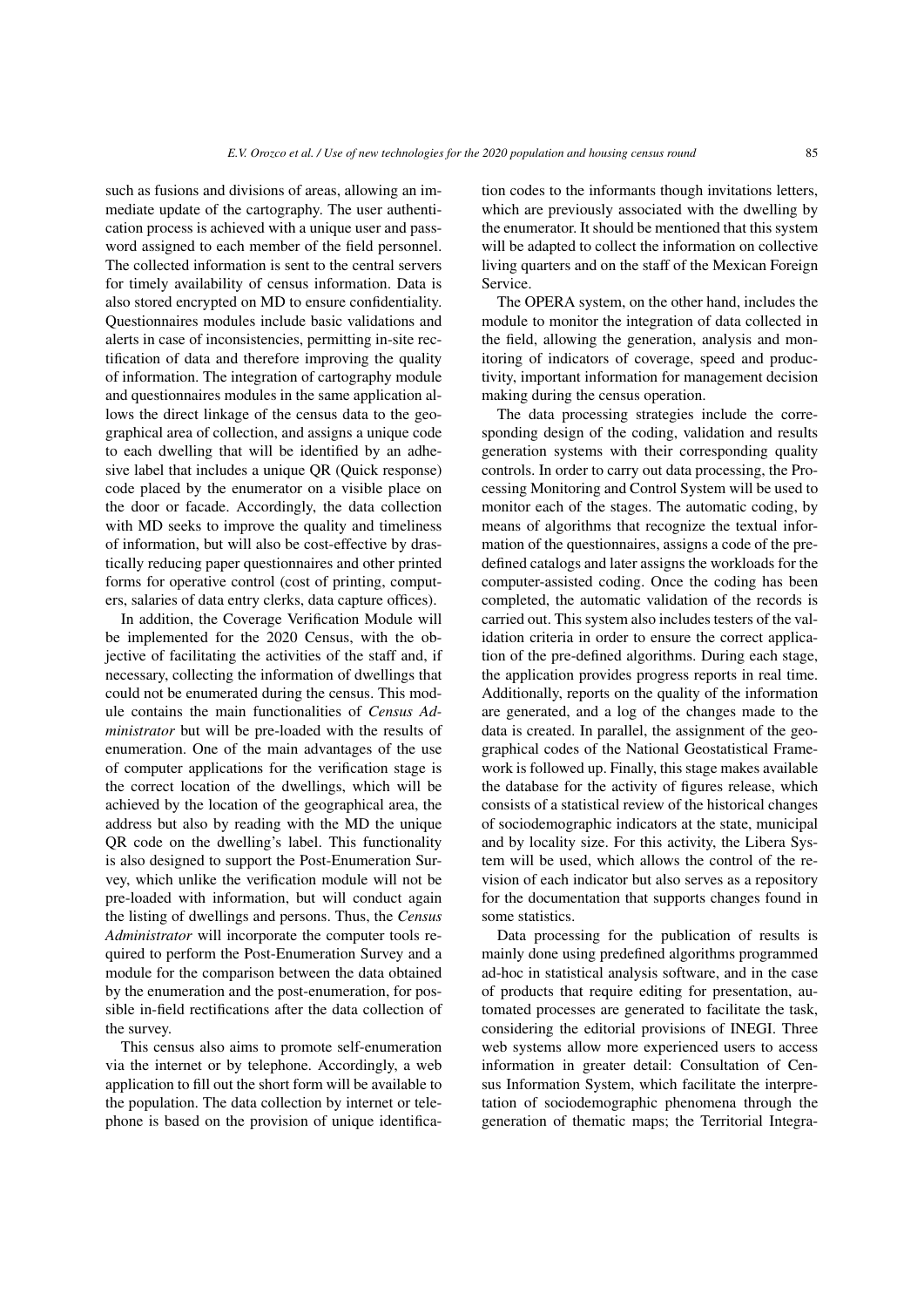tion and Locality Consultation System, which facilitates the query of historical information of each inhabited locality of the country; and the Sociodemographic Panorama of Mexico, which is a dynamic consultation system that integrates, as a synthesis, relevant data about the basic demographic, social and economic characteristics of the population and housing in Mexico. In addition, a series of microdata files of the census sample are available in different formats to facilitate their use.

#### 4. Field tests

In the framework of the planning stage of the Census 2020, two field tests were carried out in order to determine, in the operational field, the optimal characteristics of the mobile devices, the required computer tools and to define the operative procedures according to this new paradigm.

In order to test the operation of mobile devices and computer tools in different climates and areas (urban/rural) the test of operational strategy and computer equipment was conducted. During six weeks, Enumeration operations were carried out, verification and selfenumeration, and the flow of information between each of these schemes were tested. For this test, a public bidding was carried out in which six devices of five different models and brands were purchased, in such a way that the computer tools could be tested on equipment with various technical characteristics, but all with Wi-Fi Technology, Micro USB, GPS, as well as voice and data services (SIM). Computer tools, for both Windows and Android, were developed in order to determine the most suitable operating system for its operation.

Concerning the systems for the preparation of operational planning, recruitment and selection of staff, training, logistical and operational monitoring, and integration of information to the central database, among others, the field test returned quite acceptable results, providing elements that allowed optimizing its performance. Regarding the capture of the GPS coordinates of the supervisor's route, a high precision was obtained, because its visual representation is similar to the shape of the covered areas, with a 3.8 meters average error. This method guarantees that the supervisor effectively made the route in the areas of his assignment; this data also allows determining the time spent and the direction of the path.

Among the main areas of opportunity, in computer science, the need was determined to implement laboratories to perform code testing and the use of best practices for the development of applications for MD with Android operating systems; the need for a tool for remote erase or reset of the MD was also detected for the cases of robbery or loss, as well as the remote updating of the applications; in addition to the implementation of a more robust security scheme, mainly in mobile devices and in the transfer of data to the central repository.

Later, with the purpose of emulating in all the senses the activities of the Census, the Pilot Test of the Population and Housing Census 2020 was carried out, with a sample of more than 44 thousand dwellings and a duration of 20 working days. The offices installed corresponded to a municipal coordination, that is to say, one of the around 1,600 sections in which the national territory is divided for data collection. All the planned operations were carried out, including the post-enumeration and the special operation for the enumeration of collective living quarters, as well as the operative verification of the inhabited condition of the buildings, which were not verified in the 2017 test.

For this operation, with the intention of testing the public bidding process to acquire the devices that will be used in the 2020 Census, a similar process was carried out to purchase the required mobile devices. Unlike the 2017 Test, only one brand and model that complies with the minimum characteristics and technical specifications required and defined from the results of 2017 was purchased. One of the bases of this tender was a test of the devices, in which the information transfer was proved through the use of a USB OTG memory, as well as the duration of at least eight hours of the battery, for which ad-hoc tools were used and processes were implemented to guarantee the best device selection. The result was the purchase of 243 devices of the best offer.

Delphi Rio RAD Studio was used for the development of computer tools. It provides a technological platform more oriented to mobile applications, particularly for devices with Android operating system, in such a way that systems were optimized for the training of the personnel, the processes of information exchange between the different operatives, the collection module of the Census Administrator, the synchronization mechanisms for data transfer, the security schemes from the access to the computer tools, the information encryption in the MD and during its transfer, until its integration in the centralized database. The modules for the generation of progress and control reports were also improved, as well as the problems related to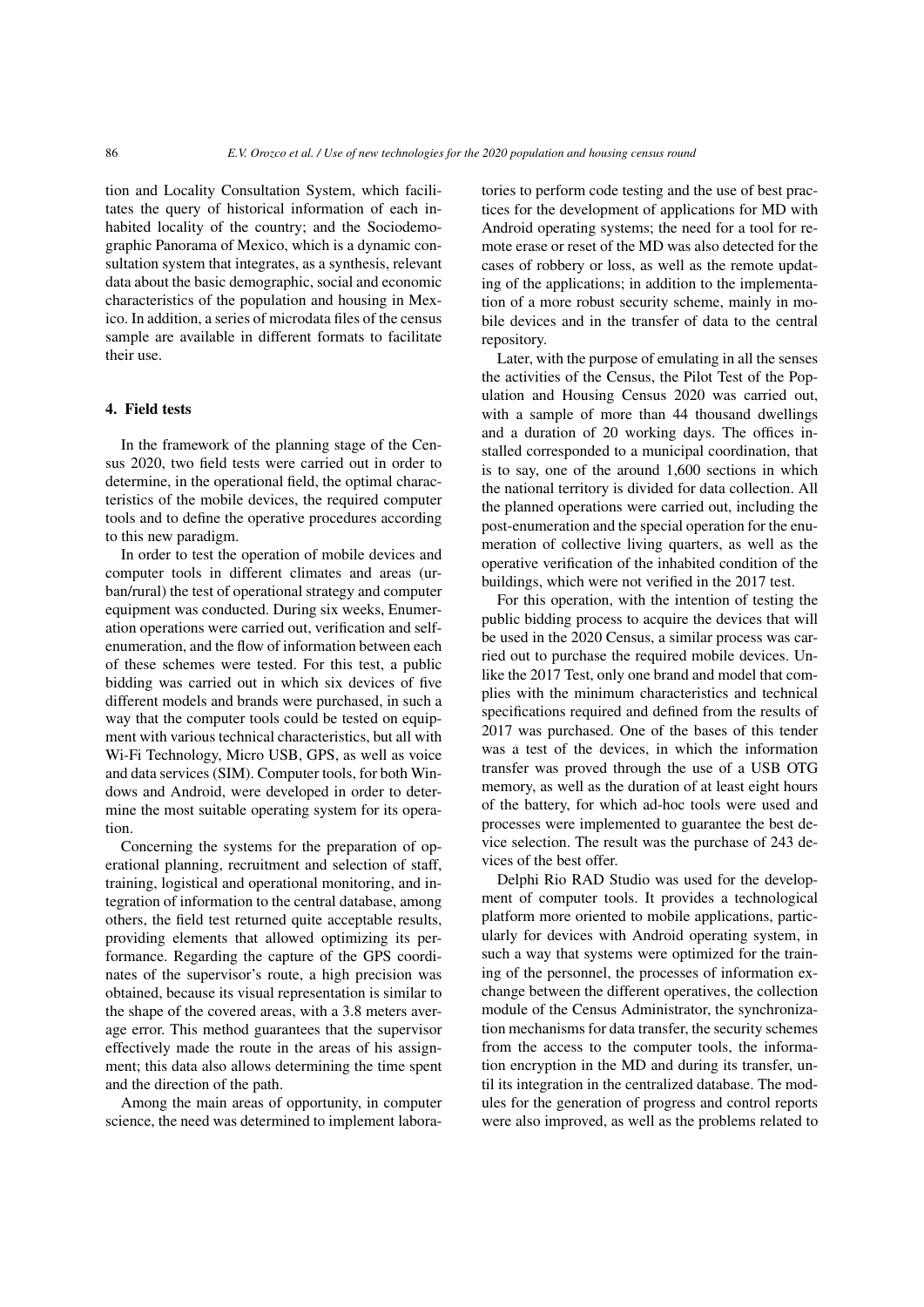the use of the MD's digital camera for reading the QR codes and the use of the GPS for the registration of the GPS coordinates.

## 5. Technological architecture and information security

In the Census 2020 tests, a strategy for the transfer of information was implemented, in which tools are used for the generation of packed files integrating security passwords, and databases encrypted with the AES256 method algorithm (Advanced Encryption Standard with 256-bit keys). These encrypted data packages are sent through the Information Integration Module of the OPERA System, hosted on a secure institutional website, subsequently loaded in mass storage servers and, finally, integrated to the central database server.

The services of telecommunications, institutional network, databases, and mass storage servers are provided by the computer infrastructure area, who is responsible for keeping these services available. The service availability scheme is configured through an Application Load Balancer, which equally distributes each processing request between the application servers and available databases. In addition, a series of security standards and service availability tests allow planned stability throughout the whole process. Visual Studio NET is used for the development of Web systems, which is a complete set of tools for the generation of this type of applications; the AngularJS development framework is also used, since it provides techniques for the creation of SPA applications (Single Page Application), which benefits the performance by making lighter requests to the application server, by only requiring specific parts of the page. On the other hand, the use of JWT (JSON Web Token) implements a more secure communication and facilitates the administration of the users, assigning roles and permissions with ease. Oracle 12c is used to manage the database, providing greater security and availability of information.

## 6. Main technological innovations

The innovations for the realization of the 2020 Census include the use of mobile devices in the data collection; the possibility for the population to selfenumerate via the Internet or through a telephoneassisted interview; the use of QR codes; as well as the capture of the GPS coordinates during the routes of the work areas by the personnel.

The data collection of the 2020 Census, as already mentioned, will implement a multimodal approach, which contemplates the Personal Computer-Assisted Interview as the main procedure and in which phablettype mobile devices will be used. This contributes directly to the congruence of data and affects the coverage of the areas, since it makes possible to integrate a primary data-validation during the interview, thanks to its automation based on the answers of the informant.

To carry out a correct identification of buildings and georeferencing of the information, the interviewer will list the dwellings and affix a label on them, the design of which includes an individual unique QR code. The QR code will also be used in the self-enumeration mode, since the interviewer will leave invitation letters in the dwellings with no response or upon request of the informant. As mentioned, these invitations contain a QR code that includes a unique username and password for each dwelling, in addition to the necessary instructions for the registration of information via the Internet and an assistance telephone number. This unique identification of buildings and dwellings, associated with geographical areas and identified by unique codes, will permit integrate the information from enumeration, verification and self-enumeration, allowing implementing controls for coverage and eventual duplication.

The use of GPS serves several purposes, among which can be listed: to indicate the location of the staff in the field, not only related to the work areas but also to the northwest corner where the reconnaissance route and/or the data collection should start; to record the GPS coordinates of the personnel paths in the work areas, mainly those of the supervisor and the interviewer, to facilitate the work of supervision, verification and post-enumeration, since these coordinates can be represented in the geographic module for access to the work areas of the staff responsible for these operations; and georeferencing each of the buildings and dwellings of the country. These GPS coordinates in conjunction with the QR code of the labels will allow updating the National Inventory of Dwellings and will be the start of the statistical registration of the real estate in the country.

#### 7. Discussion and conclusion

The devices undoubtedly offer advantages over the use of paper. The adoption of new operating proce